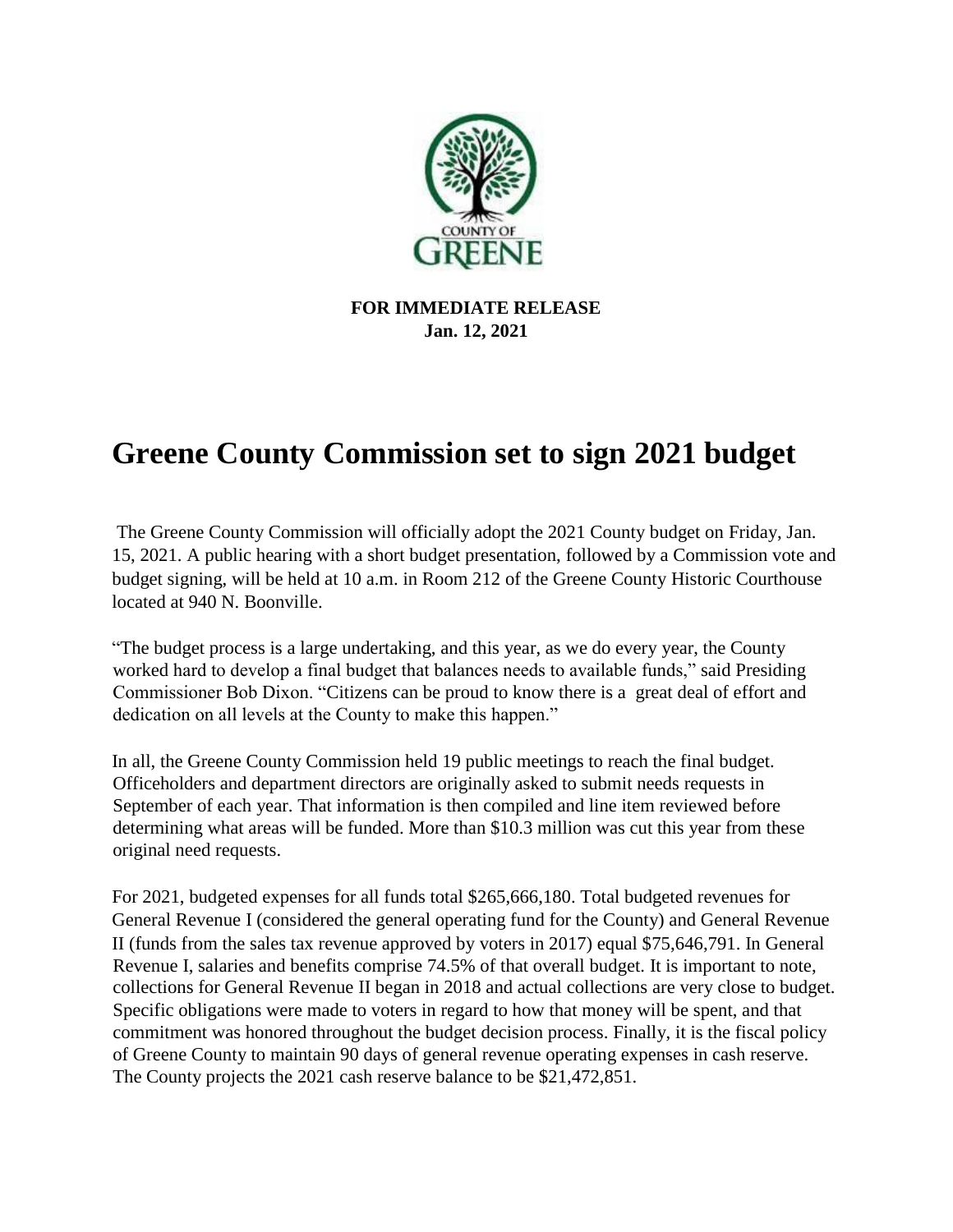The 2021 Greene County budget will be available at: greenecountymo.gov/budget/.

2021 budget highlights:

- Over \$76.9 million on construction of the Sheriff's Office/Jail project in 2021.
- Hiring 101 Sheriff's staff throughout 2021 with total salaries of \$2,557,380.
- Hiring six new staff dedicated to support the Sheriff's Office/Jail facilities in maintenance and information technology for \$195,143.
- With focus on mental health, Greene County collaborated with various community groups to develop a drop-in center to benefit the citizens of Greene County. In addition, the program will hire community health advocates. In total, the County has set aside \$1.25 million toward these efforts, as well as to provide assistance to specialty courts and it will be funded out of General Revenue II.
- \$1,075,034 in General Revenue II funds toward replacing and equipping 33 vehicles for the Sheriff's Office and \$60,000 for two vehicles for the Environmental department.
- \$600,000 toward stormwater projects.
- Over \$457,000 budgeted for network supplies, wireless, telecommunication, upgrades and replacements.
- Building operations will spend over \$341,500 on maintenance projects for buildings on campus, including heating and cooling equipment in the Justice Center, the Judicial Courts Facility and the Public Safety Center.
- \$225,000 has been set aside for the potential cost of the external state audit.
- \$165,000 ankle monitoring services for Pre-Trial. Cost is split between General Revenue I and General Revenue II.
- The 1% annual cost of living adjustment and mid-year service based 1.5% salary structure increase were preserved for County employees.

Critical needs that still need to be addressed:

- The hiring of adequate staffing for the Prosecuting Attorney's Office to cope with bodyworn camera evidence.
- Staffing and equipment to bring the Public Administrator's Office in line with work load standards.
- Determine a basis for County funds paid to the Springfield-Greene County Health Department.
- Ongoing replacement of vehicles and upgrading of software and aging equipment throughout the County.
- Space being rented for several Greene County offices and departments. There is still a long-term need to provide proper square footage to meet those departmental needs, which would save the County \$400,000 a year in rent.